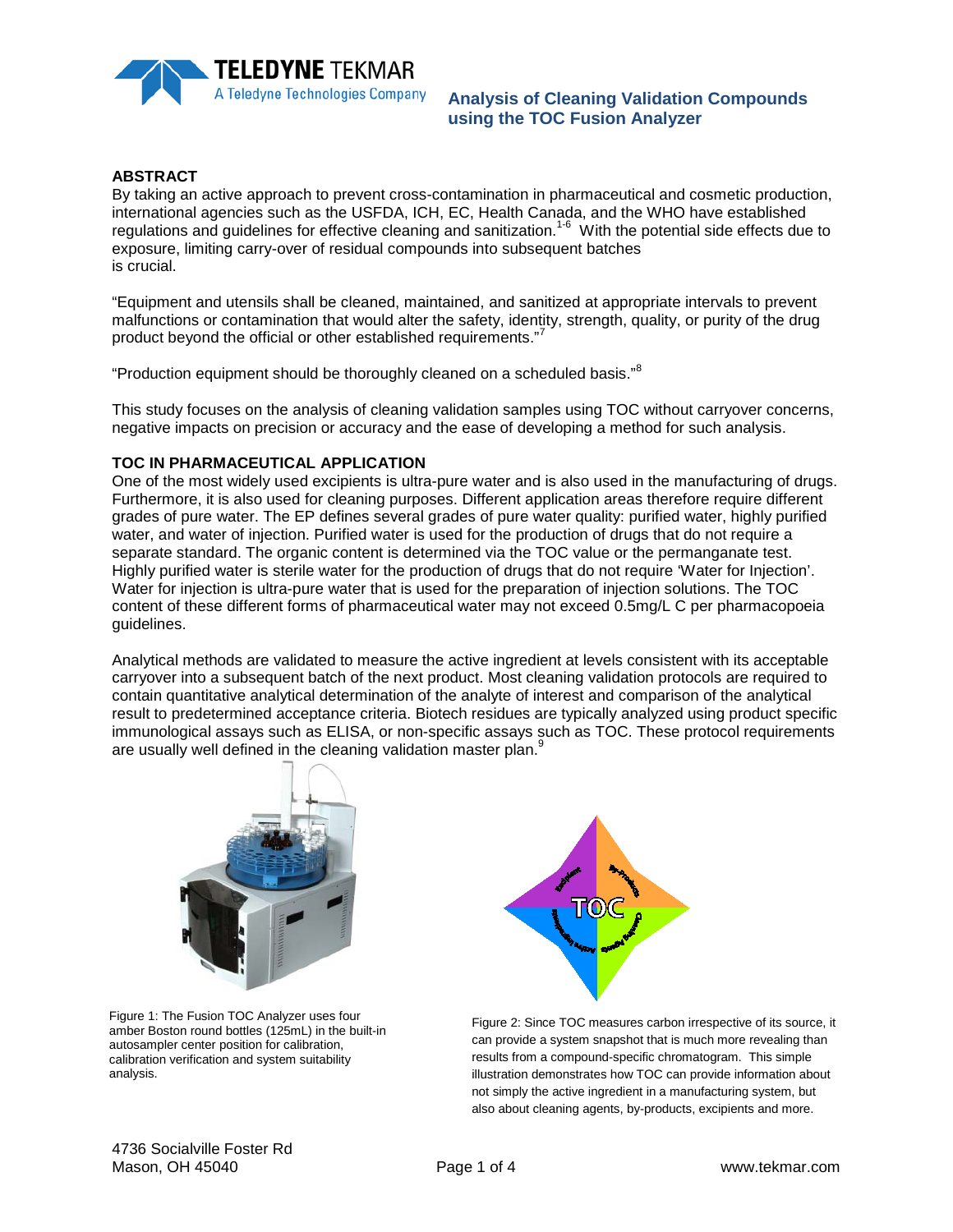

**Analysis of Cleaning Validation Compounds using the TOC Fusion Analyzer**

| <b>Position</b><br>5 mg/L C | <b>STD</b><br>Concentration<br>(mg/L) | <b>Fusion Dilution</b><br>Factor | Result (Abs) | Std. Dev.<br>(Abs) | <b>RSD</b> |
|-----------------------------|---------------------------------------|----------------------------------|--------------|--------------------|------------|
| С                           | 0.0250                                | 1:200                            | 5.2773       | 0.1437             | 2.72%      |
| С                           | 0.0500                                | 1:100                            | 6.7143       | 0.0864             | 1.29%      |
| С                           | 0.1000                                | 1:50                             | 9.9673       | 0.1180             | 1.18%      |
| С                           | 0.5000                                | 1:10                             | 33.7270      | 0.0548             | 0.16%      |
| C                           | 1.0000                                | 1:5                              | 64.4600      | 0.3040             | 0.47%      |
| С                           | 5.0000                                | 1:1                              | 318.9633     | 2.7812             | 0.87%      |

Table 1: Calibration curve from 0.025mg/L C to 5mg/L C generated in triplicate using TekLink<sup>TM</sup> auto-dilution software feature from a single source standard.

## **RESULTS AND DISSCUSSION**

### **Experimental**

A calibration curve was generated using standard points ranging from 0.025 – 5.0mg/L of carbon using a single 5.0mg/L stock standard by employing the auto-dilution feature of TOC Fusion (Table 1). The default pharmaceutical method parameters of the TekLink™ software were selected. The default preinstalled methods are to aid the end user in method development and to accommodate multiple sample types.

There are two general types of sampling for cleaning validation. The USFDA states that the more desirable method is sampling of equipment surfaces using swabs or wipes. This direct method can be desirable method is sampling of equipment samples some common method is to sample rinse water after employed to physically remove contaminants.<sup>10</sup> Another common method is to sample rinse water after systems are cleaned per a validated cleaning procedure.<sup>11</sup> The use of rinse water analysis is necessary or preferable in those cases where access to surfaces using swabs is either impossible or impractical. The rinse water analysis involves flushing the cleaned system with purified water and obtaining samples of the final purified water flushes or "rinseate" sample for analysis.

The samples included in this study were prepared in a similar manner to analytical standards and simulate the simpler rinseate type sample, but are of the same basic design as swab samples for TOC analysis.<sup>12</sup> To ensure the robustness of the instrument's oxidation processes, 1, 4-benzoquinone and sucrose were analyzed per USP 26 <643> compendial test for system suitability and response efficiency (Table 2). An E value of 98.31% was generated with this data, which is well within the USP specification of 85 –  $115\%$ <sup>13</sup>

The TOC Fusion uses SPC detection technology, an advanced methodology for the measurement of TOC. SPC technology is a process by which a single measurement of the  $CO<sub>2</sub>$  inside a pressurized NDIR detector is taken. This is achieved by oxidizing the sample by either UV-Persulfate or HTC techniques. During the oxidation, the detector outlet is sealed allowing the  $CO<sub>2</sub>$  to be swept inside the detector to a predetermined pressure set-point. Once the pressure setting is achieved and all the  $CO<sub>2</sub>$  is pressurized inside the detector, a single  $CO<sub>2</sub>$  measurement is taken. The amount of  $CO<sub>2</sub>$  detected correlates to the amount of carbon in the sample.<sup>14</sup>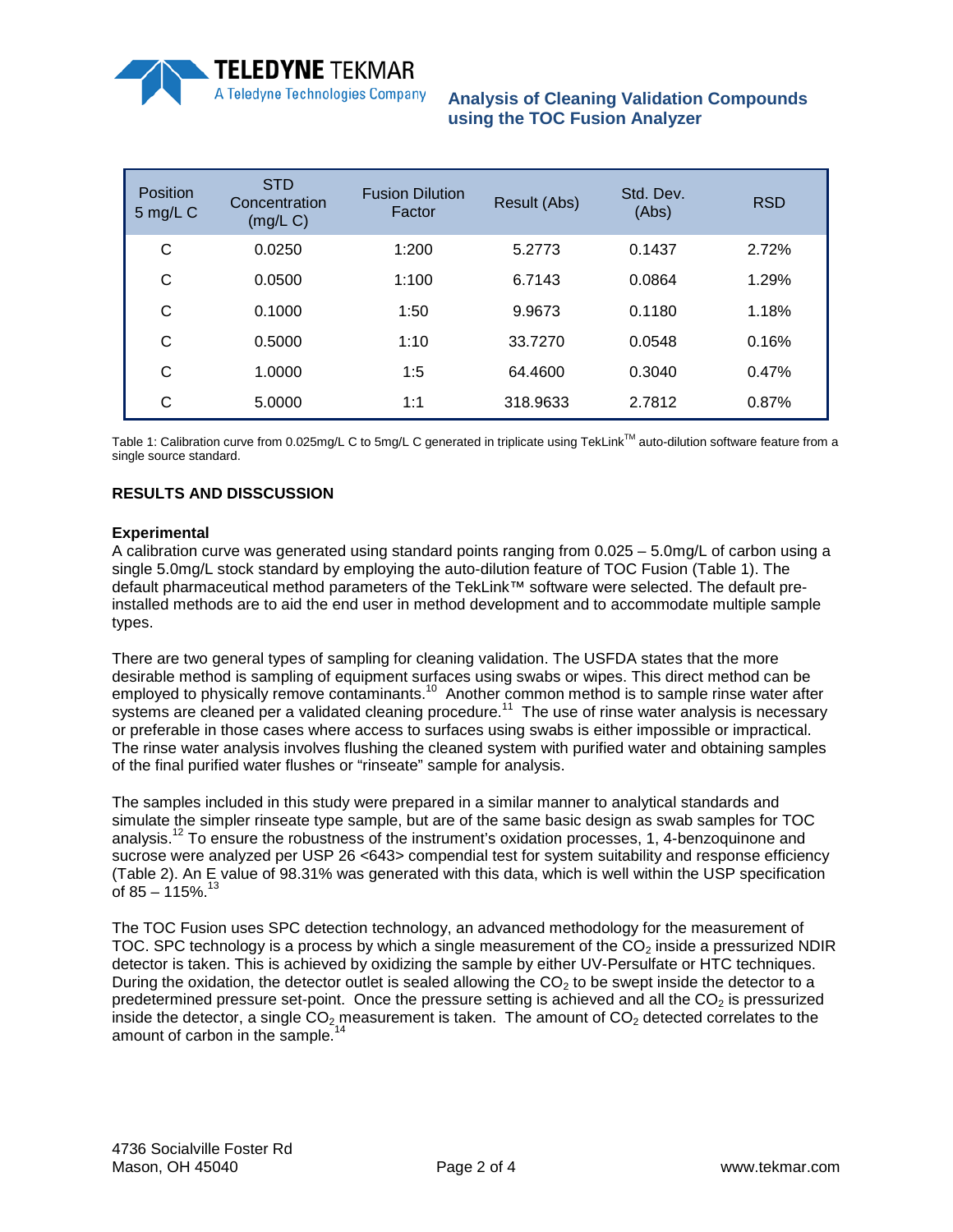

# **Analysis of Cleaning Validation Compounds using the TOC Fusion Analyzer**

| <b>Position</b> | <b>System</b><br><b>Suitability</b><br>ID | Sample ID                                                                  | <b>Result</b>           | Std. Dev.     | <b>RSD</b> |
|-----------------|-------------------------------------------|----------------------------------------------------------------------------|-------------------------|---------------|------------|
|                 | Reagent<br>Water                          | [Reagent Water] USP 643 / EP 2.2.44<br>[Reagent Water]                     | $0.0102$ mg/L<br>(PASS) | $0.0004$ mg/L | 3.65%      |
| $\overline{c}$  | Standard<br>Solution                      | [Standard Solution] USP 643 / EP 2.2.44<br>[Sucrose (500 ppb)]             | $0.5113$ mg/L           | $0.0022$ mg/L | 0.44%      |
| 3               | Suitability<br>Solution                   | [Suitability Solution] USP 643 / EP 2.2.44<br>[1,4-Benzoquinone (500 ppb)] | $0.5028$ mg/L           | $0.0029$ mg/L | 0.57%      |

Table 2: The purpose of the USP system suitability analysis is to test the ability of the TOC instrument to analyze a relatively easy to oxidize compound (sucrose) versus a relatively difficult to oxidize compound (1,4-benzoquinone). The precursor criterion is demonstration of low system water background (<0.100mg/L). The oxidation capability of the instrument is expressed as the Response Efficiency. In this instance it is 98.31%, which is the result of the suitability solution result divided by the standard solution result, expressed as a percent (Acceptance Criterion 85% to 115%).

| <b>Position</b> | <b>Chemical</b><br><b>Formula</b> | <b>Molecular</b><br><b>Mass</b> | <b>Sample ID</b>        | <b>Percent</b><br><b>Recovery</b> | <b>Result</b><br>(ppm) | Std. Dev.<br>(mg/L) | <b>RSD</b> |
|-----------------|-----------------------------------|---------------------------------|-------------------------|-----------------------------------|------------------------|---------------------|------------|
| 13              | $C_{63}H_{88}CoN_{14}O_{14}P$     | 1355.37 g/mol                   | Vitamin B12             | 79.13%                            | 0.7913                 | 0.0232              | 2.93%      |
| D               | H <sub>2</sub> O                  |                                 | Ultra Pure Water        | N/A                               | 0.0316                 | 0.0021              | 6.77%      |
| 15              | $C_5H_4NCO_2H$                    | 123.11 g/mol                    | Vitamin B3              | 92.63%                            | 0.9263                 | 0.0157              | 1.70%      |
| D               | H <sub>2</sub> O                  |                                 | Ultra Pure Water        | N/A                               | 0.0244                 | 0.0042              | 7.14%      |
| 17              | $C_5H_9NO_4$                      | 147.13 g/mol                    | Glutamic acid           | 84.85%                            | 0.8485                 | 0.0131              | 1.55%      |
| D               | H <sub>2</sub> O                  |                                 | <b>Ultra Pure Water</b> | N/A                               | 0.0235                 | 0.0035              | 15.03%     |
| 19              | $C_{11}H_{12}N_2O_2$              | 204.23 g/mol                    | L-tryptophan            | 78.32%                            | 0.7832                 | 0.0102              | 1.30%      |
| C               | H <sub>2</sub> O                  |                                 | <b>Ultra Pure Water</b> | N/A                               | 0.0226                 | 0.0063              | 28.11%     |
| 21              | N/A                               | 52 kDa                          | Trypsin Inhibitor       | 85.55%                            | 0.8550                 | 0.0305              | 3.57%      |
| C               | H <sub>2</sub> O                  |                                 | Ultra Pure Water        | N/A                               | 0.2168                 | 0.0032              | 1.45%      |
| 23              | N/A                               | 150 kDa                         | Bovine IgG              | 29.01%                            | 0.2901                 | 0.0066              | 3.69%      |

Table 3: Summarizes results of compounds some of which are generally perceived as challenging to recover with UV-Persulfate TOC analysis based on their molecular structure and weight. Percent recoveries were in general good. The low recovery of Bovine IgG is probably due to its large molecular weight and uncharacterized structure. All recoveries are based upon a 100% theoretical concentration.